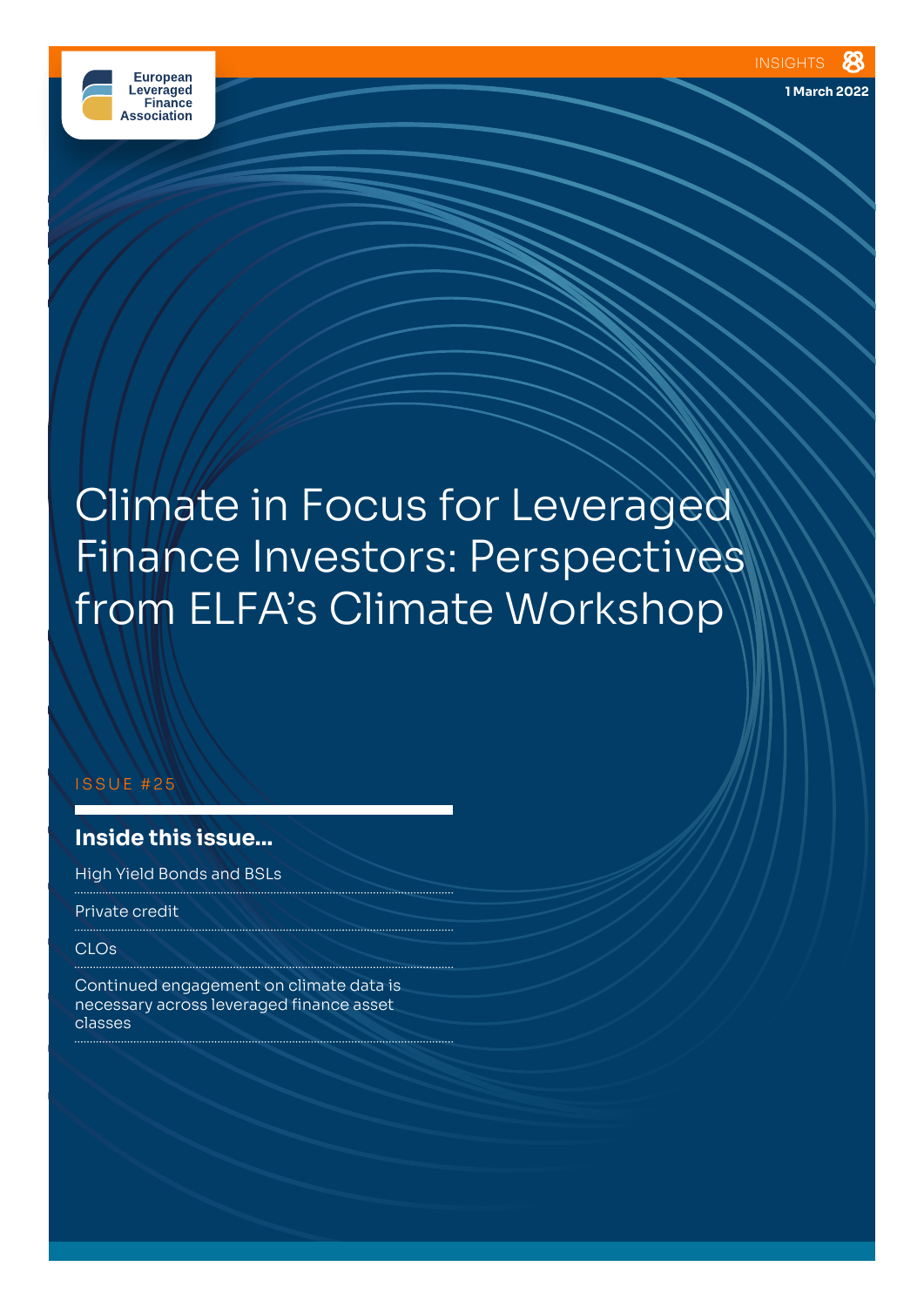# **Climate in Focus for Leveraged Finance Investors: Perspectives from ELFA's Climate Workshop**

### **Executive Summary**

- November 2021 was ELFA Climate Month, aligned with COP26, during which we held discussions with market participants across various events and prompted insightful dialogue on obstacles to integrating and analysing climate risk at the firm, portfolio, and investment levels.
- One such event was our Climate Workshop that aimed to facilitate discussions amongst investors about how they are integrating climate risk into their credit analyses, and to understand how they are implementing commitments to net zero at a firm and portfolio level.
- Nearly forty participants shared their experiences, knowledge and contributed concrete suggestions for next steps on this topic for the industry.
- Participants were split into three breakout groups: high yield bonds and broadly syndicated loans (BSLs), private credit and CLOs.
- For high yield bonds and BSLs, participants expressed the need to have both qualitative and quantitative climate change risk data that can be aggregated at the portfolio level to better facilitate reporting to stakeholders.
- In private credit, data collection efforts are reportedly in development at the borrower and industry level, but more work is yet to be done to further grow ESG investing in this market. ELFA is collaborating with the efforts of the [ESG Data Convergence Project](https://ilpa.org/ilpa_esg_roadmap/esg_data_convergence_project/).
- In the CLO market, investors are particularly keen to gather climate information at both the portfolio level and the loan level, given the reliance on the underlying corporate portfolio inherent in the structure of CLOs. Importantly, for some CLO investors, a CLO manager's ESG credentials make up 50% of the investor's overall ESG assessment of a new CLO transaction.
- In this report, we highlight key findings from the workshop to enable the wider market to benefit from the input and insights exchanged during the event.

# **Introduction**

With the UK hosting the 26th UN Climate Change Conference (COP26), ELFA dedicated the entire month of November as ELFA Climate Month to align our focus with leaders, to discuss the accelerating action to tackle the global threat of climate change, and to shed light on the tools and resources that can help with this challenge.

Results from our recent [ELFA 2021 ESG Investor](https://elfainvestors.com/wp-content/uploads/2022/01/ELFA-Insights-24-ESG-Integration-in-Leveraged-Finance-%E2%80%93-Continued-Focus-Amidst-Persistent-Data-Gaps-ELFAs-2021-ESG-Investor-Survey-Results.pdf)  [Survey,](https://elfainvestors.com/wp-content/uploads/2022/01/ELFA-Insights-24-ESG-Integration-in-Leveraged-Finance-%E2%80%93-Continued-Focus-Amidst-Persistent-Data-Gaps-ELFAs-2021-ESG-Investor-Survey-Results.pdf) also held in November, clearly highlighted an increased focus on climate change risk assessments in the leveraged finance market.

As part of our continued efforts to support the growth of ESG investing, ELFA held a Climate Workshop for members as part of ELFA Climate

Month. During the workshop, participants discussed the steps that firms are taking to assess climate change risks at the firm, portfolio, and investment level. Participants also explored additional challenges that firms face in the leveraged finance market when tackling climate related topics, particularly in relation to data collection and analysis.

This report contains highlights from discussions held during the breakout group sessions, with participants split based on asset classes: high yield bonds and broadly syndicated leveraged loans (BSLs), private credit and CLOs.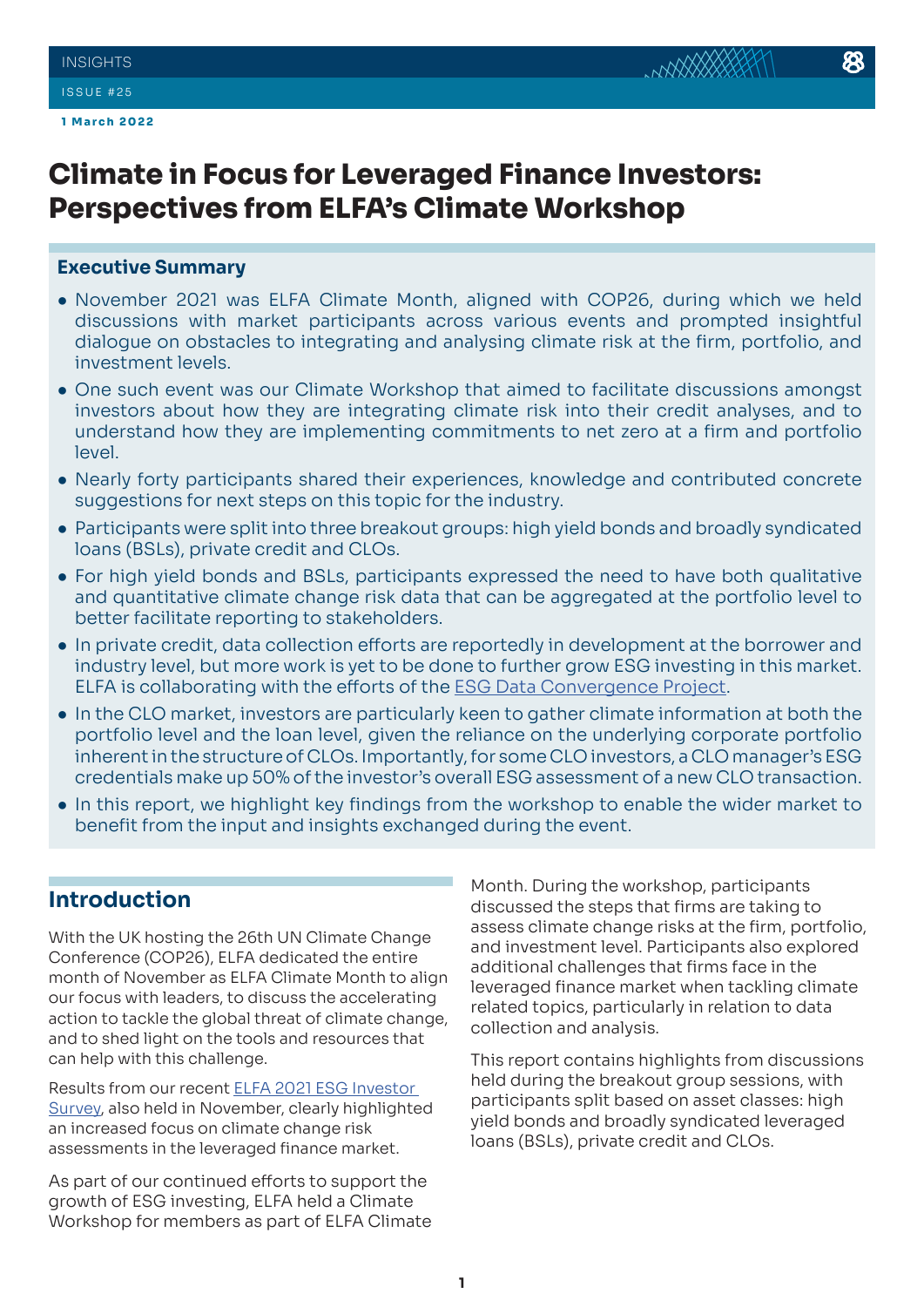

- 57% of survey respondents indicated that climate change risk is extremely or very important in their credit analyses. To conduct these analyses, respondents use data from internal research, information gained from borrowers in response to [ELFA ESG Fact Sheets](https://elfainvestors.com/publications/elfa-diligence/) and bespoke questionnaires, or from external data providers.
- 73% of respondents are increasingly being asked by their end-investors about portfolio-level climate change risk data, including carbon emissions data and to what extent their portfolios are net zero-aligned.
- According to 8% of respondents, questions about climate change are explored at nearly every investor meeting; another 32% of respondents usually receive such questions, whilst 33% sometimes receive such questions.
- More survey results can be found [here](https://elfainvestors.com/wp-content/uploads/2022/01/ELFA-Insights-24-ESG-Integration-in-Leveraged-Finance-%E2%80%93-Continued-Focus-Amidst-Persistent-Data-Gaps-ELFAs-2021-ESG-Investor-Survey-Results.pdf).

# **High Yield Bonds and BSLs**

ELFA's ESG Investor Survey results found an increased focus on climate change risk assessments in the leveraged finance market. Qualitative information currently dominates in the high yield bond and BSL markets, given the relative dearth of quantitative data, although this is gradually improving.

### **Rapid progress in overall ESG disclosure**

Workshop participants noted that tremendous progress has been made in the European leveraged finance market with respect to ESG data in the last 18 to 24 months, including climate change risk data. This has been supported by [ELFA's ESG Fact Sheets](https://elfainvestors.com/publications/elfa-diligence/), which set out key ESG topics for 13 individual sectors (plus one sector-agnostic ESG Fact Sheet) and which were recently updated to facilitate the reporting of more quantitative data.

Qualitative ESG information is increasingly disclosed by borrowers. As a natural next step, investment managers are looking for more objective and quantifiable data that can be aggregated at the portfolio level (and at the firm level) for aggregate analysis and to report to stakeholders, such as end-investors and regulators.

### **Increased - and potentially overemphasised - focus on carbon emissions data**

Participants in the high yield bonds and BSL workstream noted that currently there may be an undue focus on carbon emissions. End-investors and regulators prioritise obtaining carbon emissions data and there are various factors driving this trend:

- carbon emissions are a global focus and are relatively easy to understand;
- the data are numeric and therefore can be more easily and objectively tracked, measured, and reported;
- the data are directly linked to the Paris Agreement and countries' net-zero pledges;
- third-party providers tend to collect such data; and
- existing reporting frameworks include carbon emissions among key data requirements, such as the EU SFDR and TCFD frameworks<sup>1</sup> and the recently introduced UK FCA's climate-related disclosures for asset managers, life insurers and [FCA-regulated pension providers.](https://www.fca.org.uk/publications/policy-statements/ps-21-24-climate-related-disclosures-asset-managers-life-insurers-regulated-pensions)

However, participants expressed concern that carbon emissions data may become the sole focus for investors and borrowers, risking overshadowing other essential ESG information which may not receive the attention that it should.

**"Carbon data is not necessarily the most important number as there can be more significant ESG areas or weaknesses at a company" – Investor**

<sup>1</sup> In 2017, the Financial Stability Board's Taskforce for Climate-related Financial Disclosures (TCFD) published its recommendations for climate-related financial disclosures. More details can be found here: [https://www.fsb-tcfd.org/.](https://www.fsb-tcfd.org/) See Appendix for further detail on both the EU SFDR and TCFD carbon data requirements.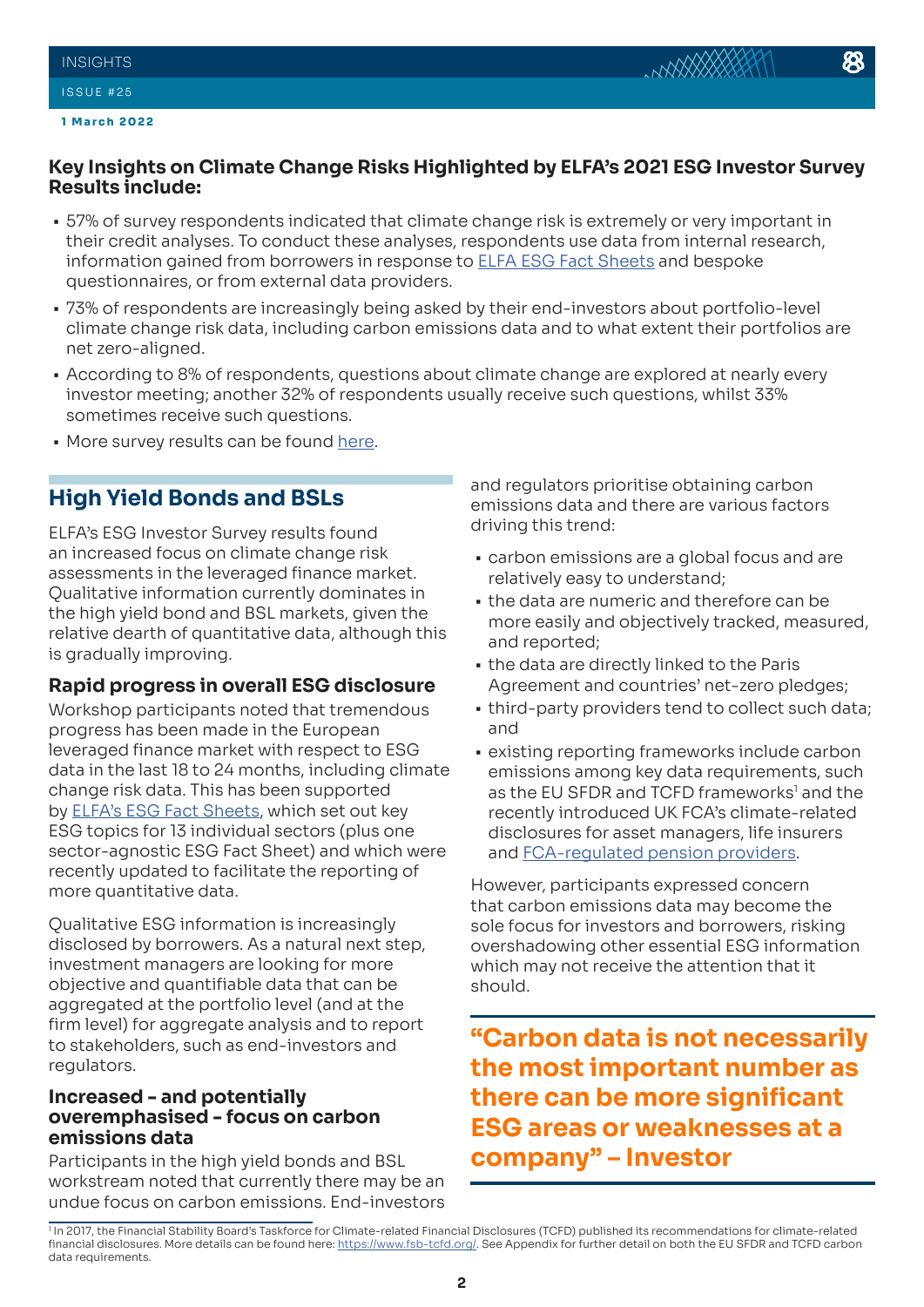#### **INSIGHTS**

#### ISSUE #25

#### **1 March 2022**

Further, according to some investors, merely providing the quantitative data is not sufficient. Workshop participants noted that they would like to understand the context and measurements behind the number, as this can be just as important as the number itself.

# **Portfolio aggregation and carbon offsets present challenges to asset managers**

ELFA members participating in the Climate Workshop indicated that LPs regularly request aggregated portfolio data from investment managers, which create significant challenges for investment managers given a backdrop of scant levels of information reported by borrowers.

Measuring the carbon footprint of a portfolio is difficult, if not impossible, when not all borrowers disclose this data. Even where the data is disclosed, borrowers may not do so in a consistent, comparable or timely manner within individual sectors, let alone across myriad sectors. Asset managers are forced to make estimations where gaps exist. Climate Workshop participants also emphasised the value of assessing the trajectory in emissions rather than looking at the data in isolation.

Climate Workshop participants also noted that they are aware of the use of carbon offsets and are keen to understand why and how they are being used by borrowers. Leveraged finance asset managers seek transparency in disclosure, for example, distinctions between net and gross emissions data.

# **Private credit**

Private debt lenders are still in the process of establishing data collection processes in the sector, whether qualitative or quantitative. Data was therefore one of the main discussion points amongst participants in the private credit workstream.

### **Data availability hampers climate change risk analysis**

Currently, information gathering is achieved primarily through sending bespoke questionnaires to borrowers.

Some participants in the private credit workstream engage third party specialists for data collection and climate change risk analysis, for example to measure, estimate and/or monitor a borrower's carbon footprint.

**"As part of the DDQ, data on ESG is always completed now and this wasn't the case even six months ago" – PE Sponsor**

Workstream participants also discussed how climate change risks can generally be divided into two categories: physical risks and transition risks.

- Physical risks can either be acute (e.g., increasingly severe weather events) or chronic (e.g., desertification). One investor explained that their firm hired a consultant to assess the climate change risks facing a particular business. One of the physical risks assessed by the consultant involved identifying whether any of the company's major operations or suppliers were near coastal areas and therefore exposed to flooding risk, which could impact the insurability of the business or cause logistic disruptions.
- Transition risks accompany a borrower's transition to a low-carbon economy, and can be further divided into policy and legal, technology, market and reputation risks. For transition risk assessment purposes, the consultant helped quantify the cost of carbon and the cost of transitioning for the company.

### **ESG Data Convergence Project**

Participants discussed the [ESG Data](https://ilpa.org/ilpa_esg_roadmap/esg_data_convergence_project/)  [Convergence Project,](https://ilpa.org/ilpa_esg_roadmap/esg_data_convergence_project/) an industry initiative lead by private equity GPs and LPs in coordination with other market participants, including private credit lenders. The initiative seeks to align the market toward a standardised set of six initial ESG metrics. The six metrics are:

- Scopes 1 and 2 greenhouse gas emissions,
- Renewable energy,
- Board diversity,
- Work-related injuries,
- Net new hires, and
- Employee engagement.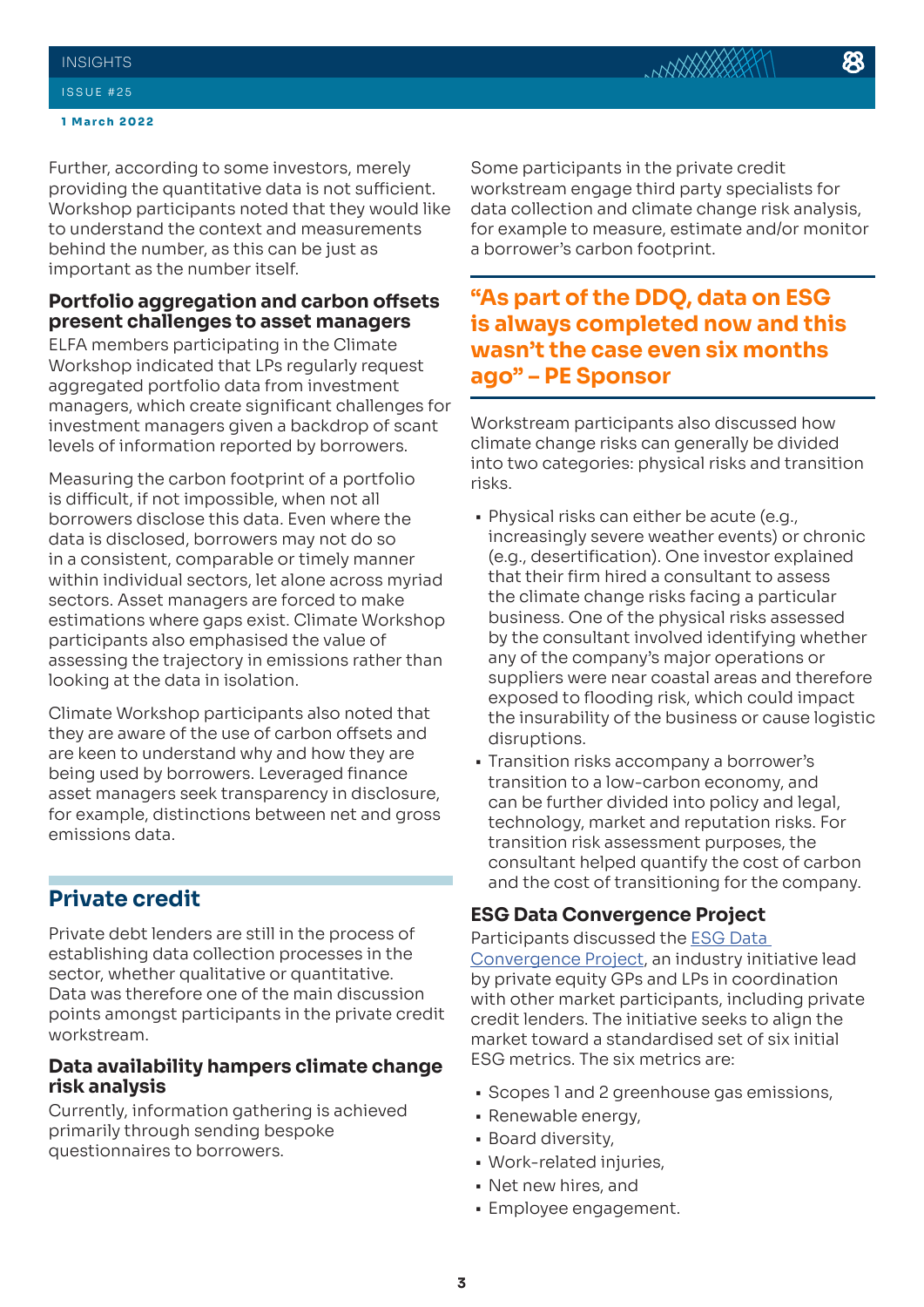#### ISSUE #25

#### **1 March 2022**

For the 2021 calendar year, GPs have been tracking and reporting these six metrics in a standardised format for their portfolio companies. The data are then aggregated into an anonymised benchmark by Boston Consulting Group and shared directly with invested LPs. This collaboration aims to increase the quality, availability, and comparability of ESG data in private markets.

### **TCFD reporting and net zero-alignment**

According to private credit workstream participants, efforts to report in line with the TCFD framework and net zero-alignments<sup>3</sup> are hampered by data availability issues, both in the private credit market and in the leveraged finance market more broadly.

One aspect of TCFD reporting is the carbon footprinting of investment portfolios, which is already a challenge in the high yield bond and BSL asset classes, and even more so within private credit. Some investors noted that their firms signed up to the TCFD reporting framework, whilst others are using the recommendations for internal reporting and scenario analysis without formally signing up to the reporting framework.

Given the current lack of data, investors are also concerned that setting targets and metrics as per the TCFD recommendations may be particularly challenging in the private credit market. Net zero-alignment is on private debt investors' minds; however, data availability makes meaningful net zero-alignment difficult to achieve at this stage.

# **CLOs**

In the CLO workstream, participants expressed a desire to gather both loan level and portfolio level information, given the structure of CLOs and the reliance on the underlying corporate portfolio.

### **The complexity of the CLO asset class amplifies data collection issues**

Workshop participants noted that as CLO investors they have limited influence on the extent of ESG data disclosure by the underlying borrowers. Beyond data availability, investors seek standardisation of data to enable investors to aggregate information at the portfolio level.

Given the general lack of data, including with respect to climate change risks, participants discussed the significant challenges to conducting climate change risk analysis on CLOs. Participants hope to encourage CLO managers to track such data, including carbon emissions, for the purpose of disclosing such data to their CLO investors.

### **ESG credentials of CLO managers are of increasing importance**

Some CLO investor workstream participants noted that 50% of their internal ESG assessment on a new CLO transaction comes from their ESG assessment of the CLO manager itself, since the actively managed nature of these vehicles results in significant influence by the CLO manager.

To gather information for this assessment, CLO investors send ESG questionnaires to CLO managers to assess ESG credentials. These questionnaires collect information not only about the CLO manager's corporate social responsibility, but also their ESG approach to investments and ESG criteria embedded within CLO documentation. In 2021, ELFA collaborated with the LSTA and the LMA in developing the [CLO](https://elfainvestors.com/wp-content/uploads/2021/06/ESG-Diligence-Questionnaire-Asset-Manager.docx)  [Manager ESG Diligence Questionnaire](https://elfainvestors.com/wp-content/uploads/2021/06/ESG-Diligence-Questionnaire-Asset-Manager.docx), which CLO investors are increasingly using.

# **"We are surprised at the difference in managers - some have a passion and some don't care." - Investor**

# **Continued engagement on climate data is necessary across leveraged finance asset classes**

Whilst the discussions at our Climate Workshop provided significant value to participants through the exchange of experience and knowledge amongst ELFA members, many questions remain. We intend to continue these discussions through various forums to support engagement across the industry. We will also continue to support industry initiatives and further develop our own resources to reflect the evolving needs of leveraged finance investors across the high yield bond, BSL, private credit

and CLO markets.